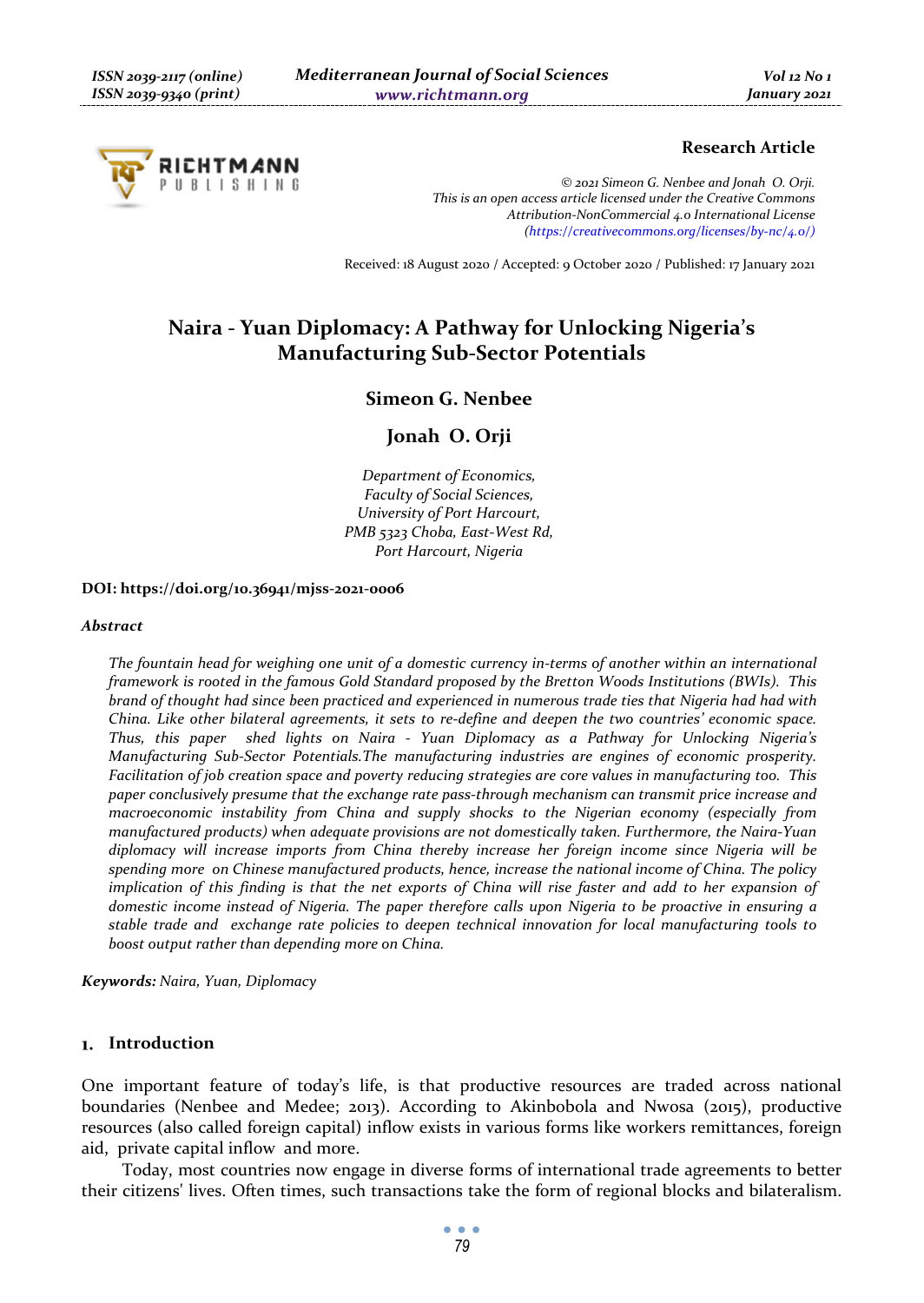Bilateralism exemplifies a form of political-cum-economic relationship between two trading countries. It offers the two countries an opportunity to optimize the inherent comparative advantage in trade arrangements. One undeniable fact by Helpman and Krugman (2009:1) is that more than half of world trade is in manufactured goods, where markets are often oligopolistic rather than competition.

Nigeria's manufacturing sector is also facing the "oligopolistic attributes rather than competitive" market structural foundation too. The reality therefore is to formulate healthy trade policies and agreements. Experiences recently gathered from events in other clines according to Lindert and Pugel (1996:1) reveal that national borders come and go especially during the 1990s. Others were emergence of trade bloc revolution, the immigration fight on who is my neighbour paradigm and gyrating exchange rates between the early and mid-1990s.

Irrespective of either the convergence or divergence of trade policy models of countries, the thin line is that Nigeria's economic strength can be measured from the development of manufacturing industries. The manufacturing industries are engines of economic prosperity. Facilitation of job creation space and poverty reducing strategies are core values in manufacturing. Manufacturing in Kenton's (2019) discourse connotes the processing of raw material or parts into finished goods through the use of tools, human labor, machinery, and chemical processing. These finished products are traded in both domestic and foreign markets. External trade therefore, is that which involves a country's commodity crossing to another one and involves the use of foreign currency (Gbosi, 2019).It desccribes how exchange of comodities among nations in which payments are made with the usage of an internationally recognised currency plathform. This informs trade policy and agreements between nations like China – Nigeria bilateralism option.

China's interest in developing nations can be treacable to the famous "Banung Conference of 1955" and later in 1980, when she joined the Bretton Woods Institutions(BWIs) and General Agreement on Trade and Tariff (now World Trade Oganisation, [WTO]). The quest to expand China's manufactured market perhaps informed the recently signed currency swap agreement with Nigera. The idea was to foster beneficial trading activities between the two countries. As reported by the CBN( 2018), it was intended to relax the possible influence and the use of US dollar (Green back). The Yuan as the basic unit of the Renminbi by Chinese' law in1948 was to be exchanged for the Nigeria's naira (CBN, 2018).

One take home from the above is that both countries will be better -of in this formally entered trade aggrement. Historically, extant economic literature since the era of the Mercantilists' thinking have laboured to show that effective movement of goods and services across national boundaries could be rightly possible through exchange rate measured in the various domestic currencies. Like other bilateral agreements, it is hoped that the economic and social interaction between the two nations will blossom. Thus, this paper shed lights on Naira - Yuan Diplomacy as a Pathway for Unlocking Nigeria's Manufacturing Sub-Sector Potentials

The paper is sub-divided into five sections. Sections two and three present the Overview of Naira - Yuan Diplomacy and Stylized Facts about the Manufacturing Sector in China and Nigeria. In section four, the Currency Swap Agreement: A Synoptic view was made. Section five looks at Naira-Yuan as a Mechanism for Unlocking Potentials in the Nigeria's Manufacturing Sector channels while six centred on Concluding Remarks**.**

### **Naira - Yuan Diplomacy: A Historical Reflection**

Both China and Nigeria set out to achieve some degree of macroeconomic goals like poverty reduction, price stability, balanace of payments' equilibrium, etc . Each of them need to overcome a plethora of structural rigidities. The structural rigidities are by-products of the adopted type of economic system.

China for instance, started as a socialist economy and relied on the famous Marxian ideologies. The crux of the Marxian thesis was to rationalize direct government participation in productive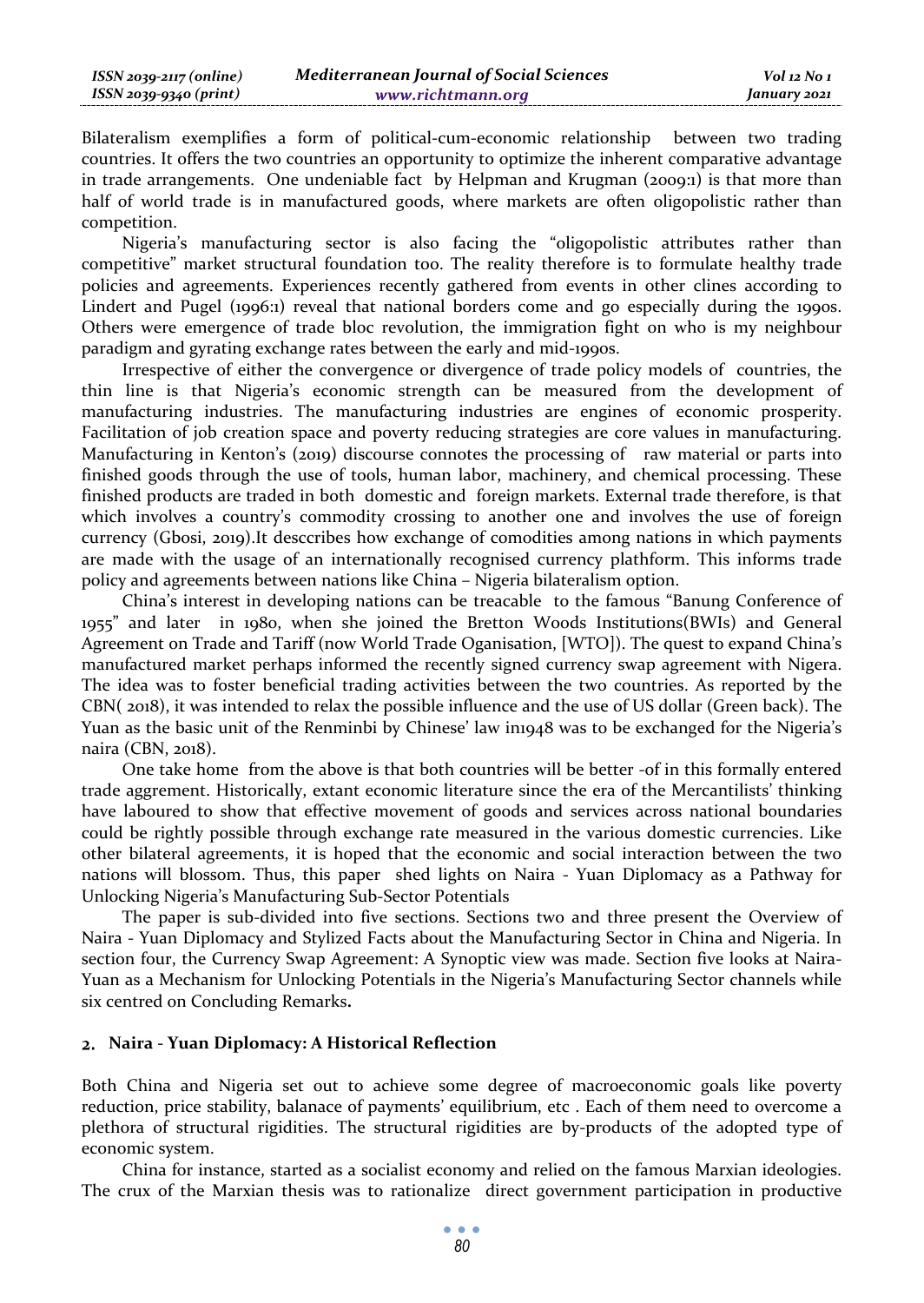activities. In China, the public enterprises were mainly owned and controlled by the state and they produced diverse outputs. The growth in Chinese public enterprises ownership can be traceable to Kirkpatrick, Lee and Mixson (1985:156) opinion. Kirkpatrick, Lee and Mixson (1985:156) noted that "the growth in the public –enterprise section can be analyzed from two alternative although not mutually exclusive perspectives. The first approach views the establishment of public enterprises largely as a result of certain economic factors. Government ownership of the production process is therefore seen as a non-ideological response to failures in the workings of the market mechanism", Kirkpatrick, Lee and Mixson (1985:156). A second approach considers the public enterprise sector from a broader socio-political perspective, and sees its growth as being determined by the interplay of political and social forces within the developing countries, Kirkpatrick, Lee and Mixson (1985:156). History attest to the fact that China was a developing country during the 1980s but like other East and South-East Asian countries, certain causatic factors enhanced her growth.These factors in the eye of Adedeji (1998) were broad-based growth strategy with high human capital investment, positive regional macroeconomic environment, political stability and softening authoritarian through social justice.

A particular interest from the above is that China had elope the clutches of a developing economy. Danjuma and Luis (2017) aptly writes that the world economic system has herald the emergence of China as a major economic power house, a fact that most be reckoned by the US and other major actors alike in the global arena. Nenbee and Kalu (2013) reasoned that the quest for China's economic dominance in the world surfaced in the 1970s sequel to diverse economic reforms. This informs why the contours of an exalted China's economic map is common place in internaltional trade cycles today.

Dèes (2001) benignly noted that China embarked on tremendous economic reforms in 1978. These reforms were visible in the form of an impressive annual real output growth of 8.3%. The progress in the Chinese economic reforms is undoubtedly the main reason for the Chinese take-off. The Chinese reform agenda primarily targetted two main goals of how to market the internal economy and to open up towards the rest of the world (Dèes, 2001).

Qin *et al* (2007) accepts Dèes (2001) view that the reforms progressed gradually from farming to commerce, to state-owned enterprises, and to government's finance and banking. The net result of the reforms in China is increased socio-economic prosperity today. Chamberlin and Yueh (2006:447) aptly noted that China's recent economic performance has been truly impressive, growing at an annual average rate of 9.8 percent. Since the year 1978, China has become an important actor in the global economic trade discourse.

Unlike China, Nigeria started as an agriculture driven economy during the 1960s but later slipped into crude oil fortunes. The accidental oil economy boomed especially during the 1970s and beyond. Iwayemi (2013) while reflecting on the 1970s noted that oil revenures rose sharply from 26.3 percent in 1970 to 82.1 percent in 1974. However, the sad story remains as to the re-investment of the accruable revenues into enclave sectors bathed by corruption rather than the manufacturing sector ( See NEEDS; 2004, Nenbee and Kalu; 2013, Ekpo; 2015, Oakhenan and Aigheyisi; 2015).

The nursing bed of China-Nigeria's economic relationship is the quest to boost trade and capital investment. Izuchukwu and Ofori (2014) contend that Nigeria is the largest recipient of FDI in Africa. Admittedly, UNCTAD (2009) had also reported that Nigeria is the nineteenth greatest recipient of FDI in the world. As China seek to expand its trade relation with Africa, she is becoming one of Nigeria's most important source of FDI. In year 2013, the Chinese government invested \$1.1billion in Nigeria's infrastructure (UNCTAD; 2009).

This billion of USD investment from China to Nigeria calls for questioning and concern. What type of investment is of interest to China? One needs to ask why is China investing so heavily in Nigeria? Izuchukwu and Ofori (2014) indentified oil and gas sector to have received 75 percent of China's FDI while Lafargue (2005) saw raw materials deposits, hence increasing her trading partnership with Nigeria in order to secure regular supplies.Table 1 shows taxonomy of China's investment in Nigeria.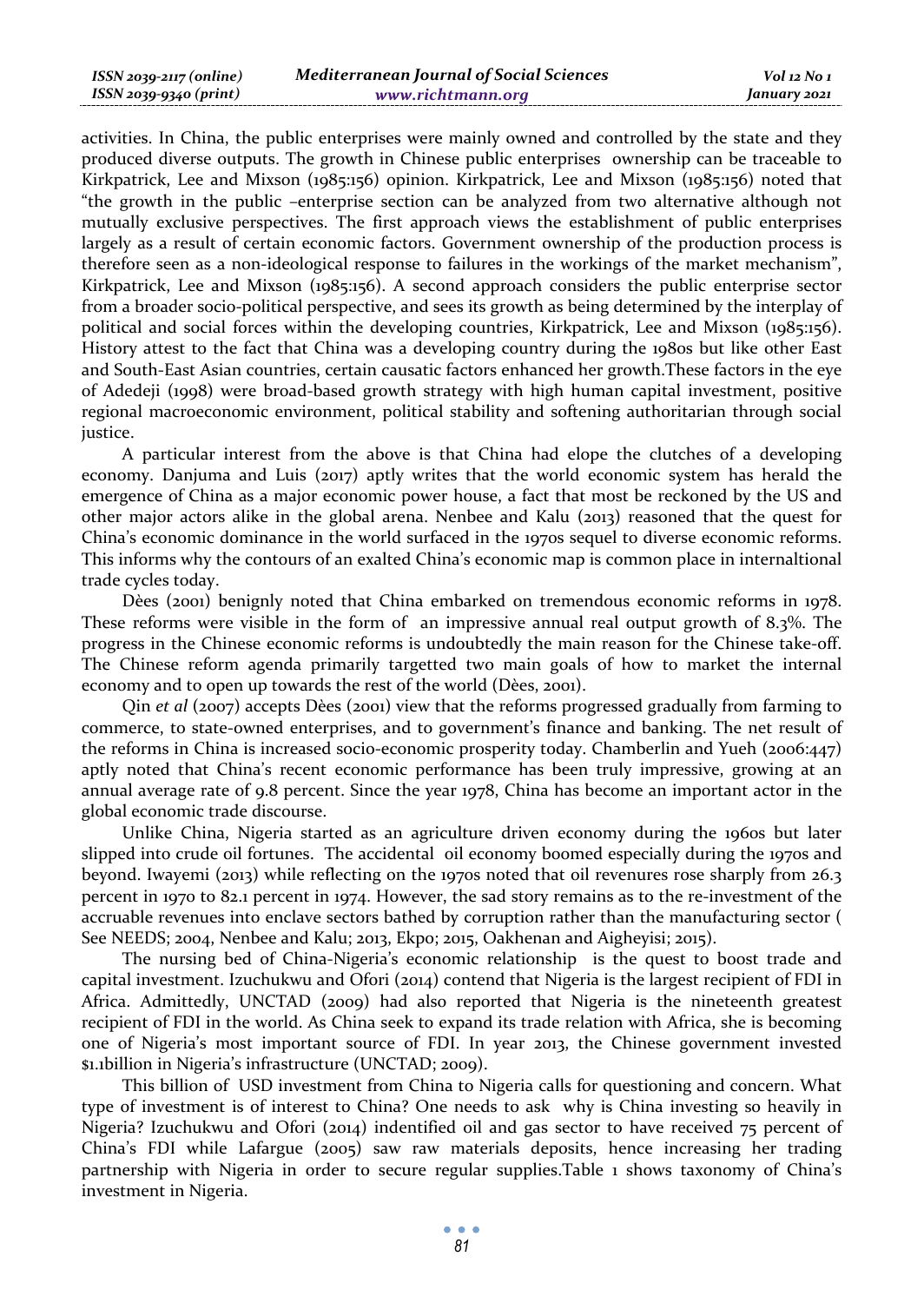| <b>Companies Sector</b> |                       | <b>Employees Area of Investment</b> |                                                             |
|-------------------------|-----------------------|-------------------------------------|-------------------------------------------------------------|
| <b>SINOPEC</b>          | Oil and Gas           | 373,375                             | Block of 64,6629 and operating right to block 2 Nigeria-Sao |
|                         |                       |                                     | Tome Joint Development Zone.                                |
| <b>CNPC</b>             | Oil and Gas           |                                     | 1.6 Million Licenses for OPL 471,721,732,298.               |
| <b>SEPCO</b>            | Electric and Power    | 19,756                              | Papalanto power plant                                       |
|                         | construction          |                                     |                                                             |
| <b>CCECC</b>            | Construction          | 70,000                              | Construction of Games Village Lekki Free Trade zone etc.    |
| <b>CSCEC</b>            | Construction and Real | 121,500                             | Refinery                                                    |
|                         | Estate                |                                     |                                                             |
| <b>CNOON</b>            | Offshore oil and gas  | 21,000                              | 45% interest in Offshore exploitation license OML 130.      |
| Huawei                  | Telecom               | 51,000                              | Network and handsets                                        |
| ZTE                     | Telecom               | 85,232                              | CDMA, Handsets                                              |

**Table 1:** Taxonomy of China's investment in Nigeria

**Source:** Nigeria Investment Promotion Commission cited in Izuchukwu and Ofori (2014)

Table 1 indicates the break-down of different Chinese companies and investments in Nigeria. Without doubt, these companies are concentrated mostly in the petroleum sub-sector. The offshoot of the concentration of Chinese companies when properly harnessed can enhance spill-over effects through technological innovations in the manufacturing sector. The narrative of Agiobenebo (2018) about technology is to use what you have to get what you need to see the rest of the possibilities.

The popular lesson from the above discussion is that there should be a display of great tact and discretion in Yuan-Naira diplomacy option. China is today unarguably one of the closest business partners with Nigeria. Trade between the two countries is on the increase today. For instance, trade between them hit US\$384 million in 1998 and as at 2006, it rose to US\$3 Billion while in 2010, it worths US\$7.8 billion (CBN; 2013; Wiki; 2018 and Investopedia, 2019). This trading relationship is skewed in favour of China's manufactured products. This will likely pose a major economic challenge to Nigeria if not properly re-examined.

### **Stylized Facts about the Manufacturing Sector in China and Nigeria**

### *3.1 China's Manufacturing Sector Outlook*

Over 40.5 percent of China's Gross Domestic Product (GDP) comes from Industrial output and the higher on the worldwide industrial output too (IMF; 2015). This is the result of a painstaking industrial development approach. Machine-building and metallurgical industries were the key drivers as they accounted for about 20-30 percent of the total gross value of industrial output (Florida Forestry China Trade Mission, 2018 and Wiki, 2019). Others were machinery and transportation equipment worth about of 425 billion US dollars in 2005 and the energy industry (See China Fact and Figures 2007: Machine Manufacturing, Automotive and Energy Industries Report ).

Though China's facts and figures show an impressive conversation, there need to further analyse the implication for Nigeria. WDI (2019) had clearly stated that imports from China accounts for more than 35% of total imports in Nigeria but the NBS (2019) maintained that the figures changed in 2018, with Nigeria's imports from China declining to 26.4% and exports to China rose to 14.57% . What a paradox of trade outcomes.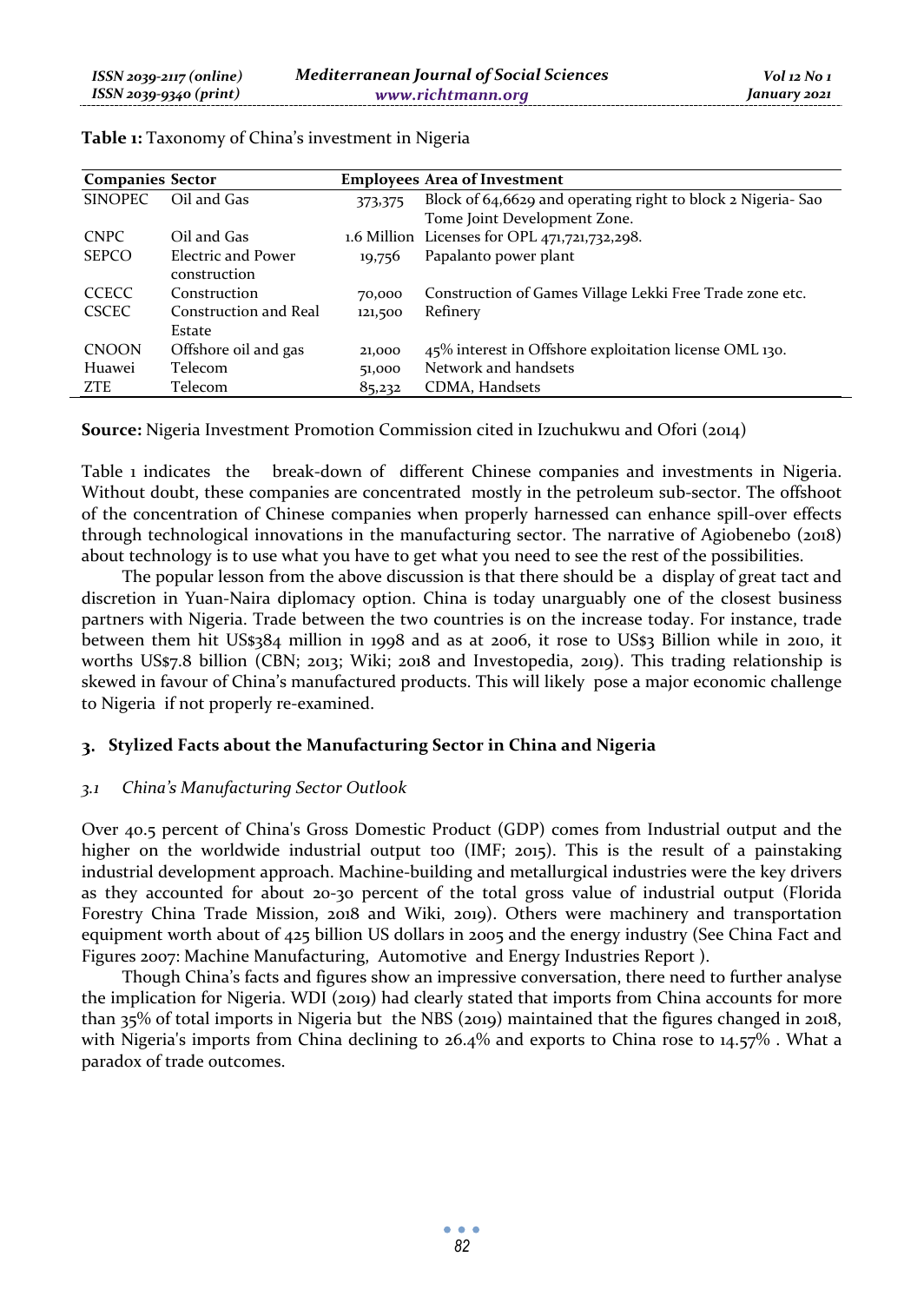

*Note: YR = Year* 

**Figure 1:** A Trend Showing China-Nigeria Merchandise Trade Inflow, 2011- 2019



**Figure 2:** A Trend of Nigeria- China Merchandise Trade Inflow, 2011- 2019



**Figure 3:** A Bar Chart Showing Nigeria's Capacity Utilization, 1984- 2018

ö  $\bullet$ *83*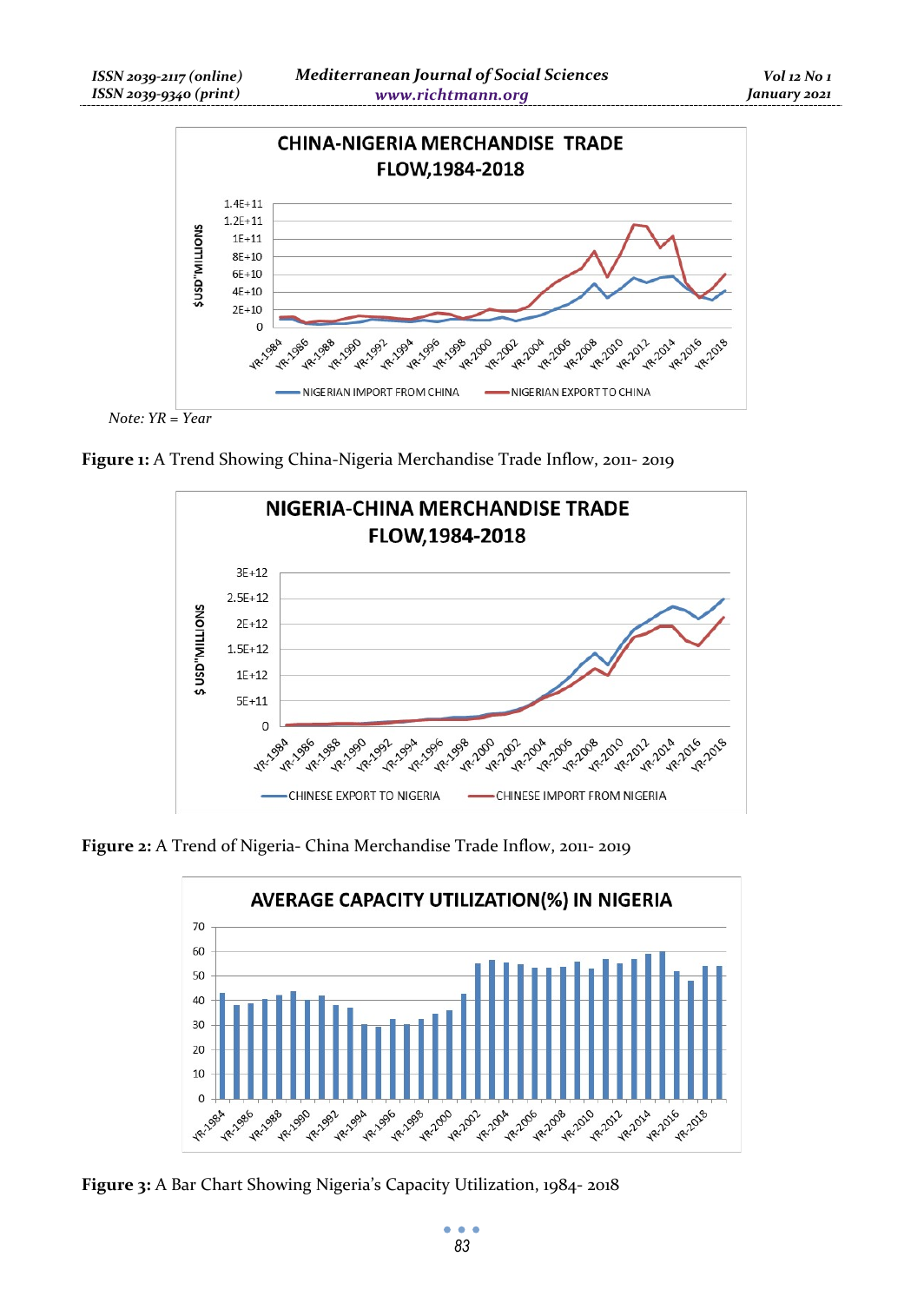

*Note: PMI = Purchasing Managers' Index* 





**Figure 5:** A Bar Chart Showing Nigeria's Manufacturing Composite, PMI, 2014- 2017

# **The Yuan-Naira Swap Agreement: A Synoptic View**

The trade path of nations over time have shown a mutualistic behaviour. The case of China and Nigeria is a typified sample.The government in Nigeria would like to increase the domestic output and vice versa with China.This reason perhaps eulogises the CBN (2015) report that as the imports from china has provided a cushion for output gap and domestic output shortfalls as well as machinery and / or spare parts for production and vehicles assemblage in Nigeria. Whereas, Nigeria exports crude oil in millions of barrel and raw materials (e.g., cocoa beans, sesame seeds, zircon sand, etc (CBN; 2015). In our view, there seem to be less value addition to these exported products from Nigeria to China. Furthermore, China's concerted effort in strengthening trade relations with Nigeria is underlined by her increasing appetite for natural resources domiciled in Nigeria (Oyejide *et al*; 2007). Again, China's exports to Africa, and indeed Nigerian market have grown rapidly with their attendant effects of creating more severe competition in domestic markets. This most likely will create less exchange-value for other imported goods that are not of Chinese origin as well as weaken the productive strength of domestic and/or infant industries due to the face cut throat competition ( *See Schott; 2004*).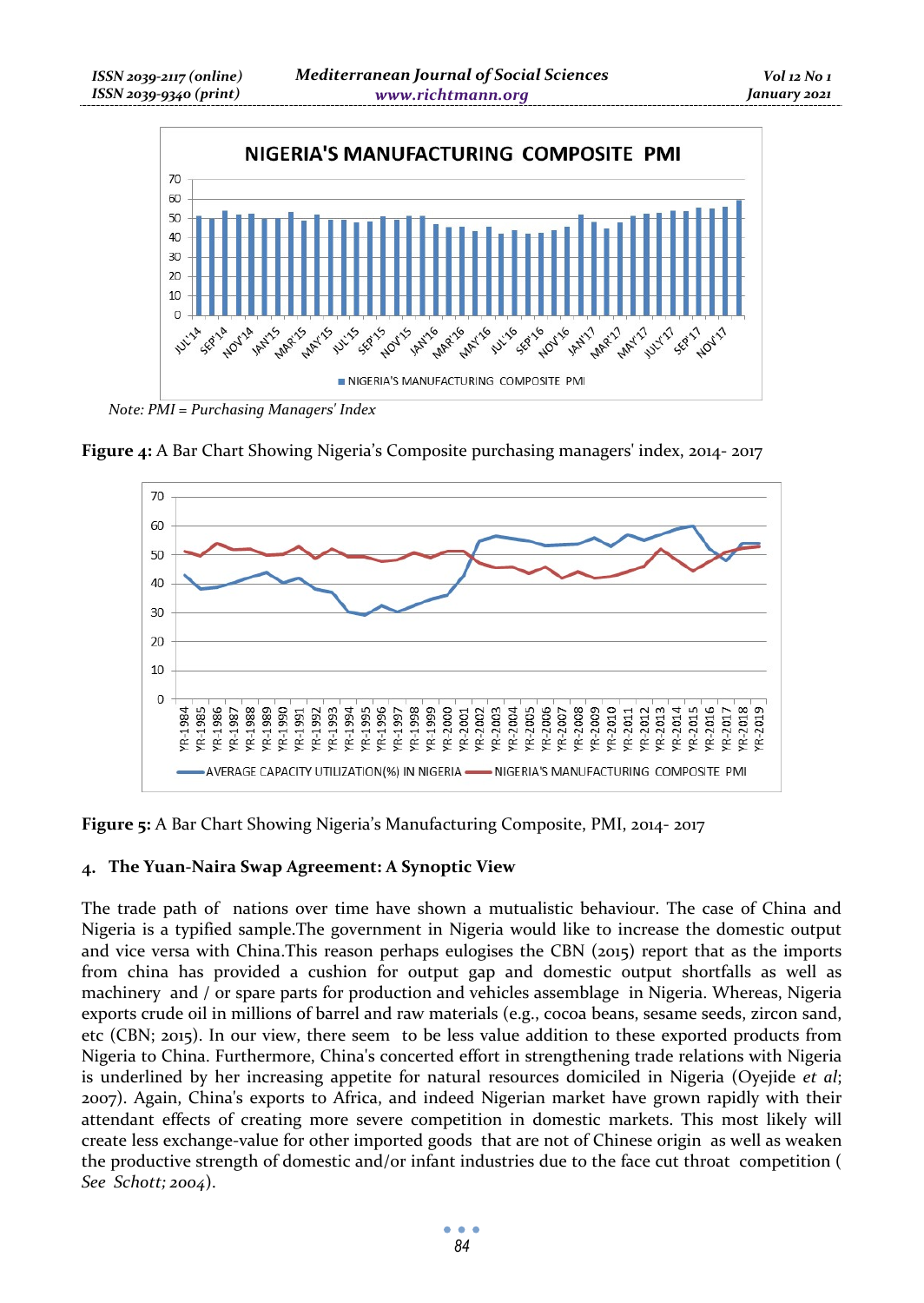An attempt to redress the above daunting challenges perhap made the CBN, on June 6, 2018 to issue the Regulations for Transactions with Authorized Dealers in Renminbi. The Regulation provides the framework for implementation of the bilateral currency swap agreement. The currency swap agreement covered trade financing and investment between both countries (See *Investopedia,*2015 and Emeka; 2019).

Taking a glimpse of China's manufacturing outlook can set the tone to understand where Nigeria stands in the currency swap agreement. Aside United States of America, India, Japan and few others China is obviously the leader of manufacturing and industrial outputs in the world today. These sectors account for over 40% of China's GDP (Sean, 2015). Prominent Chinese's industrial sectors include - manufacturing, agriculture and telecommunication services (*Investopedia,* 2015). Manufacturing in China is an important investment option with diverse product lines.

Despite increasing economic growth recorded in Nigeria as reported by National Institute for Legislative Studies ( NIL; 2015), from 2011-2013 , social realities show increasing evidence of unemployment and poverty incidence. Her industrial sector's contribution to economic progress is still relatively poor. Undoubtedly, industrial development is a route to achieving sustained economic growth (Todaro, 2000 and Orji, 2019). Industrial sector lies at the heart of manufacturing sub-sector. Manufacturing in most developing economies (including Nigeria) is still at a teething stage. In Nigeria as reported by the NBS(2019), the manufacturing sector comprises of thirteen activities. They include: Oil Refining; Cement; Food, Beverages and Tobacco; Textile Apparel, and Foot Wear; Wood and Wood Products; Pulp Paper and paper product; Chemical and Pharmaceutical Products; Non-Metallic Products, Plastic Rubber Products; Electrical and Electronic, Basic Metal, Iron and Steel; Motor Vehicles and Assembly; and other Manufacturing (NBS,2019).

The anatomy of manufacturing sector above in Nigeria perhaps will suggest a tail of woes in recent year.It seemingly exibits a case of underperformance and can be traced to the discovery of crude oil in Nigeria. Manufacturing contribution to Gross Domestic Product ( GDP ) as reported by the NBS (2013) rose to 72% in 1970 but declined to 7.4% in 1975. It later nosedived to a all-time low of 5.4% in 1980 before rising marginally to about 10.7% in 1985. In 1990, manufacturing sector contributed only 8.1% to Gross Domestic Product (GDP) but thereafter dropped to 7.9% in 1992 and 6.7% in 1995.The downward trend persisted till 2000 with all-time low of 3.4%. However, activities of the manufacturing sector began to increase in its growth trajectory in recent times due to some policy interventions of government and ban on some imported products (See CBN, 2011; Fred-Young and Evans,2018). Sequel to government's policy measures, the manufacturing sector in Nigeria witnessed a significant growth compared to year 2000s performances (NBS, 2019).



**Figure 6:** A Snapshot of Trend of Nigerian Manufacturing GDP growth  $\left(\% \right)$ , 2011-2019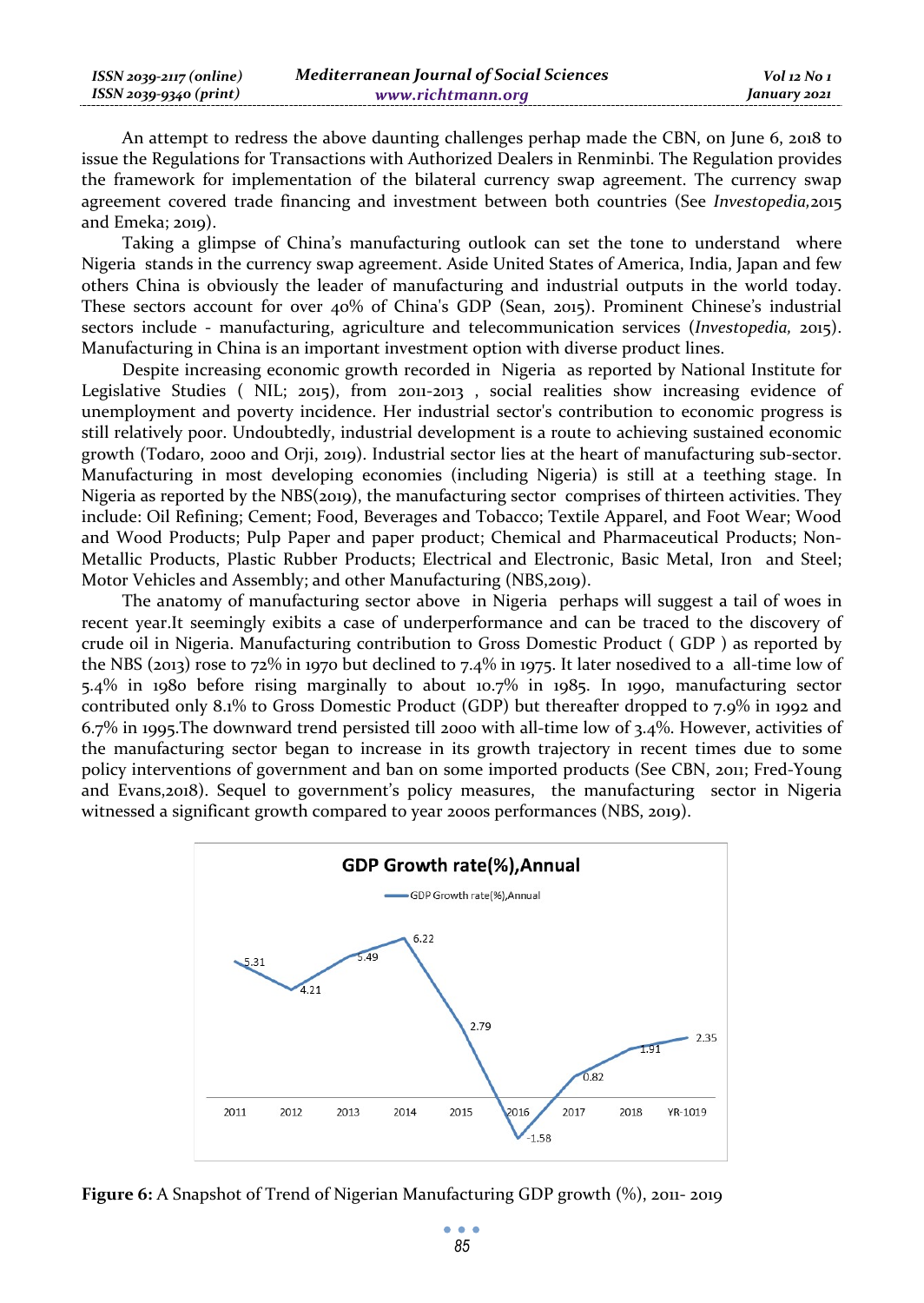

**Figure 7:** Trend of Nigeria' GDP growth  $(\%)$ , 2011-2019

Figure 7 reiterates the fact that though manufacturing sector has been described as the modern catalyst for economic progress, Nigeria had not attained such feet. Kayode (2000) is of the view that Nigeria's manufacturing sector is still beclouded by challenges in the form of low capacity utilization, unstable exchange rate, infrastructural inadequacies, persistent rise in production cost, multiple taxation, policy inconsistency of government, porous border and smuggling activities, inadequate and erratic power supply, and inefficient energy utilization and others.

### **Naira-Yuan as a Mechanism for Unlocking Potentials in the Nigeria's Manufacturing Sector channels**

Nigeria might benefit from the Naira-Yuan currency swap agreement if she understands that international trade is no a tea party. Countries do engaged in international trade to attract increased economic progress. At the centre of these economic progress are the real sectors' contributions. Manufacturing sector is now the modern driver of growth. Amongst some of the expected channels Nigeria will benefit are the duo of Exchange rate Pass-through Effect and Repercussion Channel Effect.

a. Exchange rate Pass-through Channel Effect: Exchange rate represents the value of a domestic currency in-terms of a foreign one. Here, our concern is to scale the responsiveness of domestic prices of goods denominated in Naira to the exchange rate value (i.e. Yuan-Naira). Conceptually, it is the elasticity of Naira import prices with respect to exchange rate of Naira-Yuan. Extant economic literature reiterates the fact that changes in import prices do affect both retail and consumer prices. This implies that an increase in exchange rate pass-through will definitely trigger inflation between China and Nigeria. According to Chamberlin and Yueh (2006:445), "any factor that changes import prices, whether it is the marginal cost of production, the mark-up or the nominal exchange rate, can have a bearing on the domestic price level. Out of these, the factor that has attracted the most interest is the nominal exchange rate". In sum, changes in the exchange rate have a direct impacts on the domestic price level through its effect on import prices.

Expectedly, in Naira-Yuan diplomacy, the percentage of cost of imports to the exchange rate value is of concern. The would-be rate of change in domestic prices in relation to a unit change in exchange rate will either make or mar the performance of the manufacturing sector. Accordingly, an adequate supply of Chinese Yuan in the weekly intervention of the government averaging of about CNY 135 million per month is well applauded in this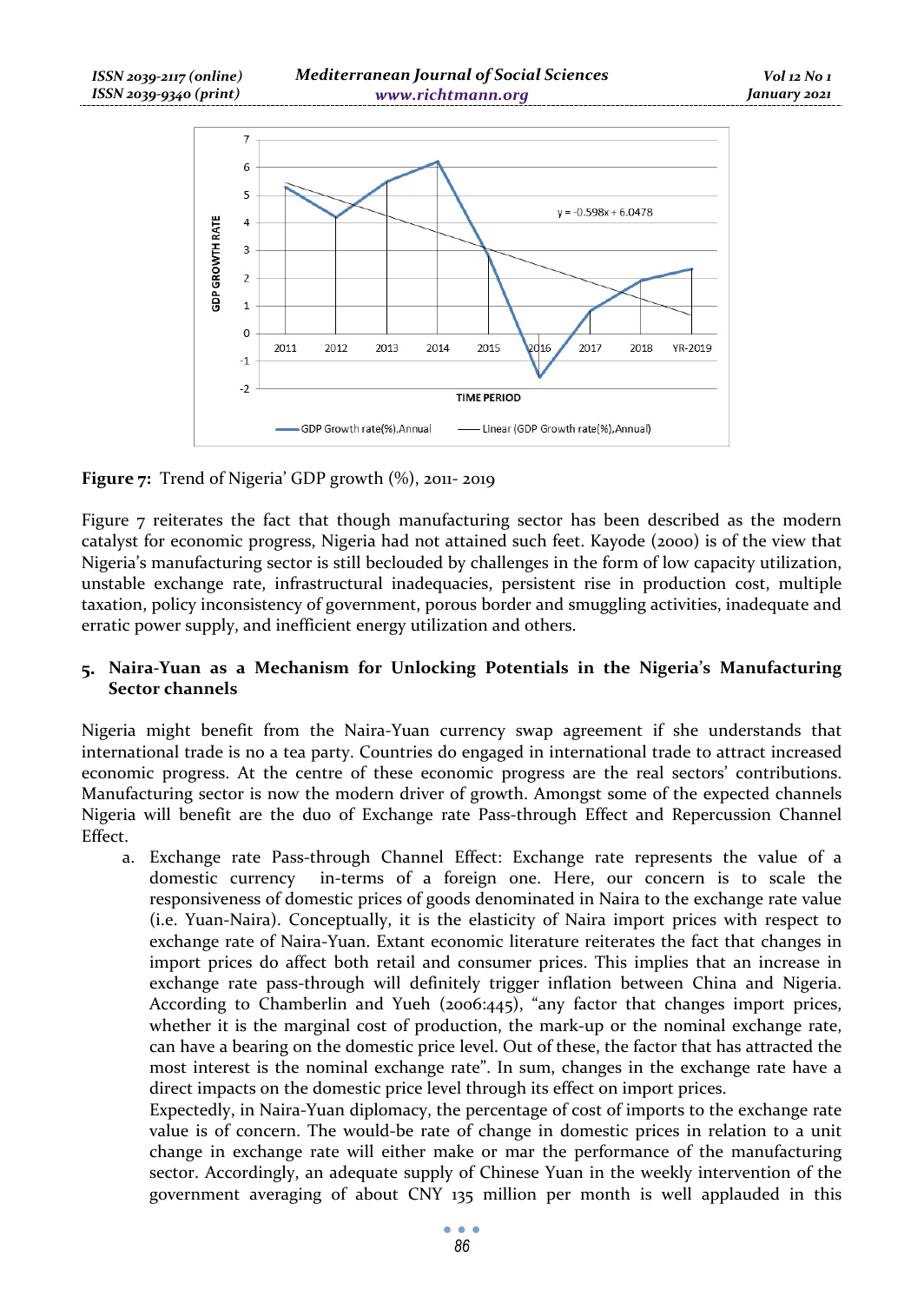#### direction( *See All Africa.com*).

From the foregoing analysis in figure 2, there is increased demand for China's manufactured products. Therefore, more of Rehinmbi would be demanded for exchange and settlement of goods and services. The growth demand for Yuan would likely cause Yuan to appreciate over time, and the exchange rate of Yuan - Naira will rise above par. The pressure of rise in Yuan will fall on the Naira denominated products thereby, increasing the domestic prices of goods imported from China. The exchange rate pass-through mechanism will definitely transmit price increase and macro-economic instability from China and supply shocks to Nigerian economy. Adequate provisions should be made domestically to checkmate the influence of such foreign shocks. Similarly, the difference in exchange rate when dollar was to be used is significantly large. The products of China if it was to be dollar denominated will exact much more pressure on Naira as the relative scarcity of the green back stalls free flow of trade between Nigeria and China. Therefore, the currency pass-through effect on Naira will be much higher when it comes to domestic currency.

(b) Repercussion Channel Effect: Increased imports of manufactured products by Nigerians from China imply export of job opportunities and increased deteriorating social conditions. It transmits into higher foreign income stream because such spending on Chinese goods will increase her national income . An increased domestic income in China will stimulate spending on China's domestic goods hence, the net exports of China rises and by extension adds to the expansion of domestic income. However, any change in domestic policy resulting in the depreciation of the domestic currency will have a negative impact on the other country. Increase in the export in turns increases the domestic income and employment opportunies. However, the falling imports results into fall in foreign income and hence employment in Nigeria resulting in a Beggar - Thou - Neighbor symdrone.

### **Concluding Remarks**

One take home so far is that there is need to have an insight into a deeper view on how formally entered trade aggrements by the governments of both sovereign nations like China and Nigeria had fared. Historically, extant economic literature since the era of the Mercantilists' thinking have laboured to show that effective movement of goods and services across national boundaries could be rightly possible through exchange rate measured in the various domestic currencies. The fountain head for exchanged for one unit of a currency for another within an internationally framework is rooted in the BWIs framework. This brand of thought had since then been practiced and experienced in numerous trade ties Nigeria as a nation have had with Peoples Republic of China. Like other bilateral agreements, it is assumed amongst others that the economic and social interaction between the two nations will blossom. Thus, this paper sheds light on Naira - Yuan Diplomacy as a Pathway for Unlocking Nigeria's Manufacturing Sub-Sector Potentials.

Manufacturing sector is now the modern driver of this growth. Amongst some of the expected channels Nigeria will benefit are the duo of Exchange rate Pass-through Effect and repercussion effect channel. This paper conclusively presume that the exchange rate pass-through mechanism can transmit price increase and macro-economic instability from China and supply shocks to the Nigerian economy (especially from manufactured products) when adequate provisions are not domestically taken. Furthermore, the Naira-Yuan diplomacy will increase in imports from China thereby increase her foreign income since Nigeria will be spending on Chinese manufacture products, hence, national income of China. This is so because the net exports of China will rise faster and add to her expansion of domestic income. On the other hand, any change in domestic policy resulting into the depreciation of the domestic currency will have a negative impact on the other country. The depreciation of domestic currency usually make domestic goods more competitive relative to foreign goods in trade. This leads to increase in exports and a decline in imports of the country, improving the net exports of the country. Increase in the export in turns increases the domestic income and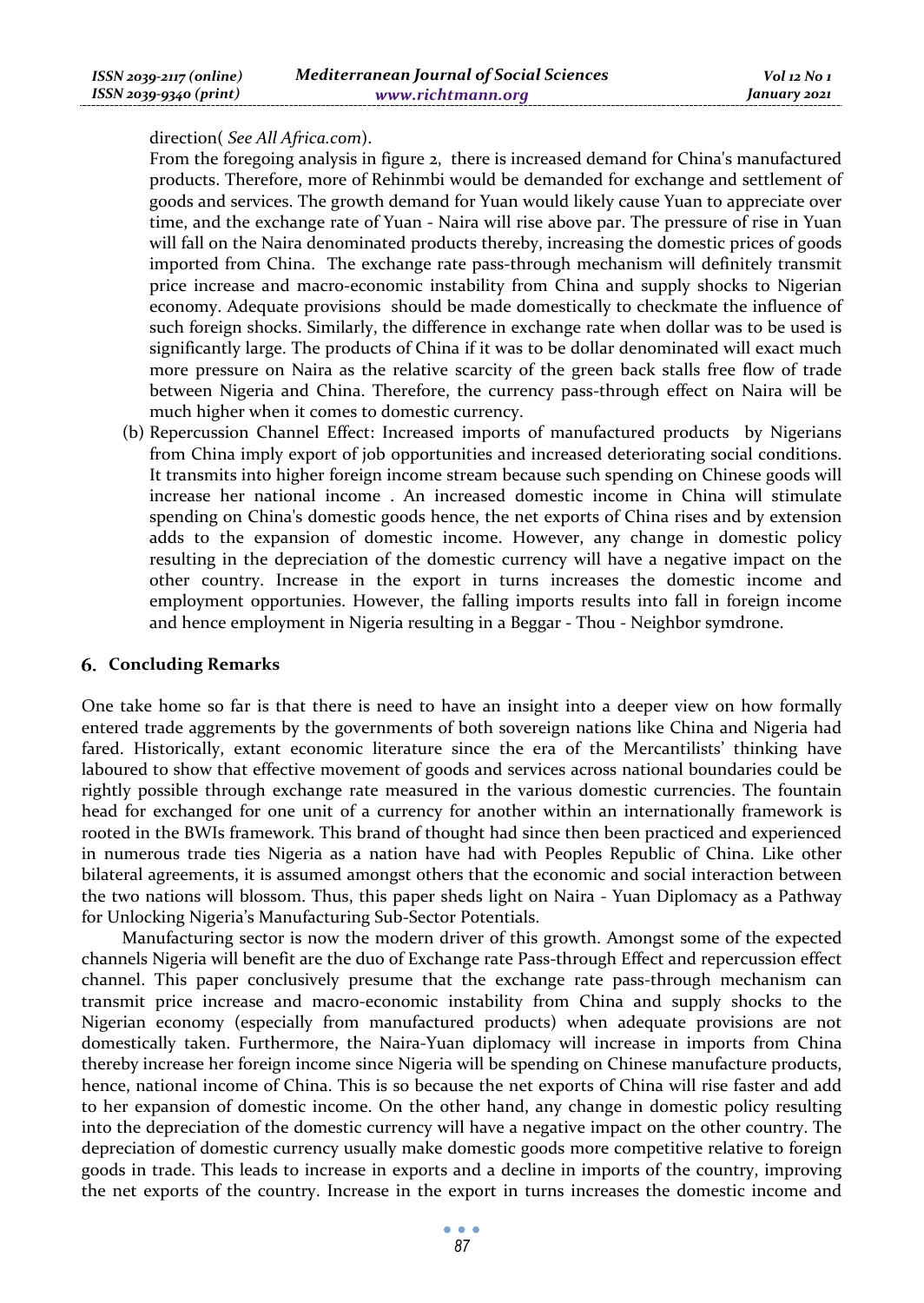employment in China. The paper therefore calls upon Nigeria to be proactive in ensuring a stable trade and exchange rate policies to deepen technical innovation for local manufacturing tools to boost output.

#### **References**

- Adedeji, A. (1998). *Democracy, Growth and Development: Lessons of Experience*. Proceedings of the First Public Lecture of the Nigerian Economic Society (NES), October.
- Agiobenebo, T. J. (2018).*Technology and the Evolution of Human Civilisations: The Role of Self-Reliance*. Presidential Address Delivered at 59<sup>th</sup> Annual Conference of the Nigerian Economic Society (NES), September.
- Akinbobola, T. O. and P. I. Nwosa (2015). Foreign Direct Investment, Foreign Aid, Workers Remittances and Economic Growth in Nigeria. *The Nigerian Journal of Economic and Social Studies*,  $57(2)$ : 183-200.
- CBN (2013). Central Bank of Nigeria. Real Sector Performance*. Available at https:// www.cbn.gov.ng. Retrived on 21/01/2020*
- CBN (2018).*Central Bank of Nigeria Statistical Bulletin,* 24, Central Bank of Nigeria Annual Report and Statement Account (various issues).
- Chamberlin, G. and I. Yueh (2006). Macroeconomics. London: Thomson Learning Company.
- China Fact and Figure (2007).*Machinery Manufacturing and Automotive industries*
- China Trade Mission (2018). *Chinese Industrial Output*. Department of Agricultural and Consumer Services Florida Capitol-Talahasse, Florida
- Danjuma, J. and G. L. Luis (2017). *The Political economy of Nigeria-China Relations.* Proceedings of Internaltional Conference on African-Asian Studies Association (AASA) held at Kaduna, 2-3 April.
- Dèes, S. (2001). The Opening Policy in China simulations of a macroeconometric Model. *Journal of Policy Modeling,* 23(2001):397-410.
- Dornbusch, R. (1987). *Exchange Rate and Prices:* American Economic Review, pp 77-93.
- Ekpo, A, H. (2015). *The Nigerian Economy and the Search for Inclusive Growth*. Proceedings of The Nigerian Economic Society Conference, Abuja, Page 1-12
- Emeka, A. (2019). Nigeria-China Currency Swap, One Year After. All African News Letter. *Retrieved from All African.com on 01/02/2020*
- Fred-Young, E. (2018).*Importation and Exportation Business in Nigeria.*Retrieved from https://www.mondaq.com/Nigeria on 02/02/2020
- Gbosi, A. N. (2019) *Fundamentals of International Economics and Finance.* 3rd Ed. Benin: Campus Best Publishers.
- Helpman, E. and P. R. Krugman (2009). *Trade Policy and Market Structure*. Cambridge: The MIT Press.
- IMF (2015). Manufacturing Outlook in China. *Available at www.inf.org world economic outlook retrived on 03/02/2020*
- Investopedia (2015). China's Economic Reform Policies*. Available at www.investopedia.com Retrived on 24/01/2020*
- Investopedia (2019). *Trade and Strategic Corporation of Nigeria and China. Available at www.investprdia.com.22/01/2020.*
- Iwayemi, A. (2013). *Fiscal Federalism in Nigeria: Towards a New Vision*. Presidential Address Delivered at 54<sup>th</sup> Annual Conference of the Nigerian Economic Society (NES), September.
- Izuchukwu, O. and D. Ofori (2014). Why South-South FDI is Booming: Case Study of China FDI in Nigeria. *Asian Economic and Financial Review, 4(3): 361-376.*
- Kayode, O. A. (2000). *Contemporary Economic Policy Issues*. Abuja: CBN Publication.
- Kenton, D. (2019). Economics of Alternative Technologies of Industrial Processing of Codesria. Ibadan: University of Ibadan, Nigeria.
- Kirkpatrick, C. H.; N. Lee and F.I. Nixson (1985). Industrial Structure and policy in Less Developed countries. London. George Allen & Unwin publishers.

Lindert, P. H. and T. A. (1996). *International Economics*. 10<sup>th</sup> ed. Chicago: IRWIN Publishers.

- Medee, P. N. and S.G. Nenbee (2013). Foreign Direct Investment and Economic Growth in Nigeria: Granger Causality Verification. *Journal of Business and Economic Research,* 8(1): 51-160.
- Moko, K. (2017). Product Dumping: How Asians are killing made-in-Nigeria goods. Retrieved from Vanguardngr.com on 23/1/2020.
- National Institute For Legislative Studies (NILS, 2015). *Nigeria's Social Indicators, 2010-2014 Report*. National Assembly, Abuja.